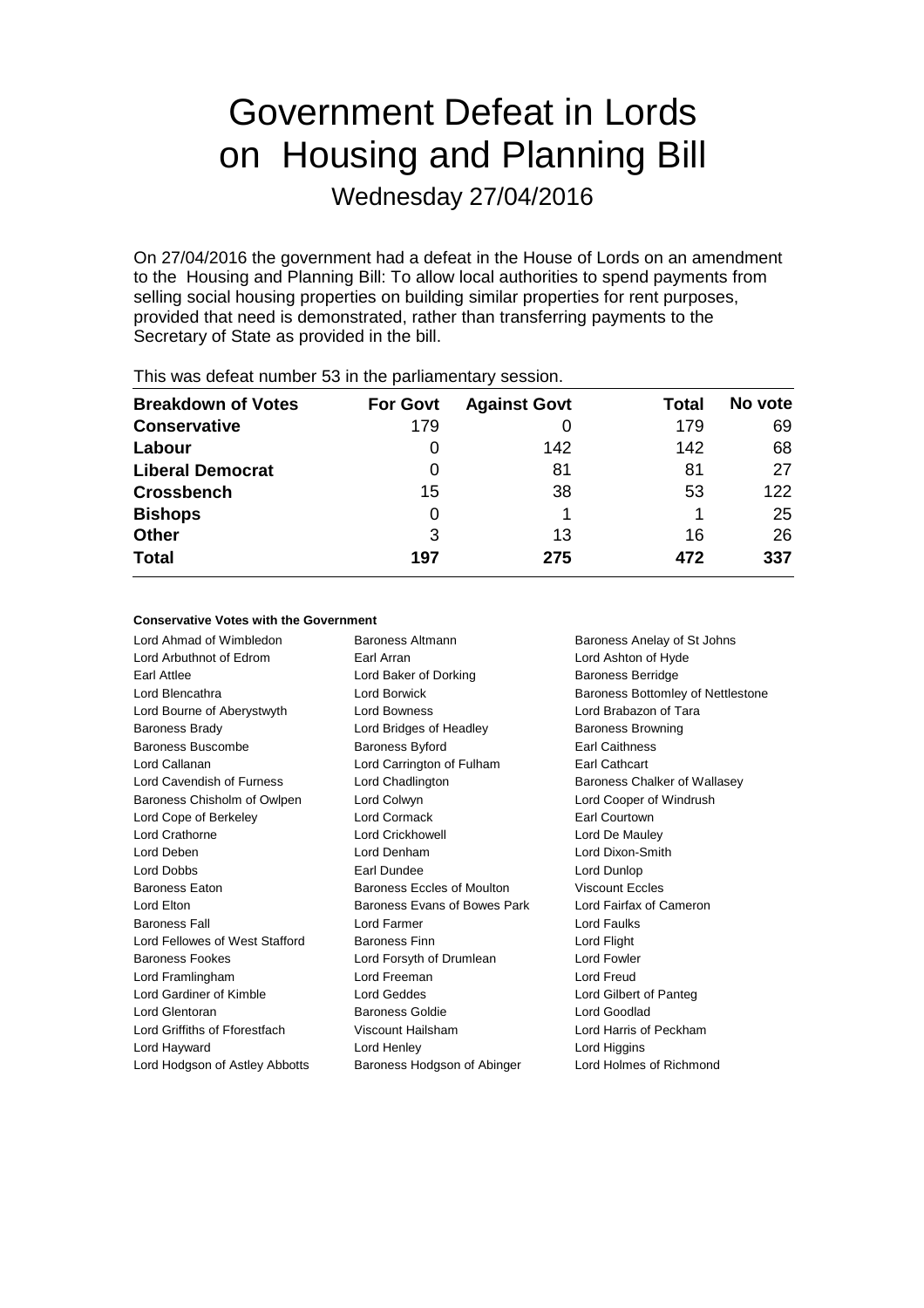Lord Hunt of Wirral Lord Inglewood Lord James of Blackheath Baroness Jenkin of Kennington Lord Jopling Lord Keen of Elie Lord King of Bridgwater Lord Kirkham Lord Lang of Monkton Lord Lansley **Lord Lawson of Blaby** Lord Lord Leigh of Hurley Lord Lexden Earl Lindsay Lord Lingfield Earl Liverpool Marquess of Lothian Lord Lupton Lord Lyell Lord MacGregor of Pulham Market Lord Magan of Castletown Lord Mancroft Lord Marland Lord Marlesford Lord McColl of Dulwich **Baroness McIntosh of Pickering** Baroness Mobarik Duke of Montrose **Baroness Morris of Bolton** Lord Moynihan Lord Naseby **Baroness Neville-Jones** Baroness Neville-Rolfe Baroness Newlove Baroness Noakes Lord Northbrook Lord Norton of Louth **Lord O'Shaughnessy** Baroness O'Cathain Lord O'Neill of Gatley Baroness Oppenheim-Barnes Lord Patten of Barnes Lord Patten **Baroness Perry of Southwark** Baroness Pidding Lord Popat Lord Porter of Spalding Lord Price Lord Ribeiro Viscount Ridley Lord Risby Lord Robathan Baroness Rock Lord Rotherwick Lord Sassoon **Baroness Scott of Bybrook** Baroness Seccombe Lord Selkirk of Douglas **Lord Selsdon** Baroness Shackleton of Belgravia Baroness Sharples **Lord Sheikh** Lord Sheikh Lord Sherbourne of Didsbury Lord Shinkwin Earl Shrewsbury Lord Skelmersdale Lord Smith of Hindhead **Lord Spicer Baroness Stedman-Scott Baroness Stedman-Scott** Lord Sterling of Plaistow Baroness Stowell of Beeston Baroness Stroud Lord Suri Lord Tanlaw Lord Taylor of Holbeach Lord Trefgarne Viscount Trenchard Lord Trimble Lord True Lord Tugendhat Viscount Ullswater Baroness Verma Lord Vinson Lord Wakeham Baroness Warsi Lord Wasserman Lord Wei Duke of Wellington **Baroness Wheatcroft** Lord Whitby Baroness Wilcox Lord Willetts Baroness Williams of Trafford Lord Young of Cookham Viscount Younger of Leckie

Earl Home **Baroness Hooper** Earl Howard of Lympne<br>
Lord Howard of Rising **Baroness Hooper Lord Howell of Guildford** Earl Howe **Lord Howell of Guildford** Baroness Redfern **Baroness Redfern** Lord Renfrew of Kaimsthorn

#### **Conservative Votes against the Government**

### **Labour Votes with the Government**

### **Labour Votes against the Government**

Lord Anderson of Swansea Baroness Andrews Baroness Armstrong of Hill Top Lord Bassam of Brighton Lord Beecham Lord Berkeley Baroness Billingham Lord Boateng Lord Bragg Lord Brookman Lord Campbell-Savours Lord Cashman Viscount Chandos Lord Clark of Windermere Lord Clarke of Hampstead Lord Collins of Highbury Baroness Crawley Lord Cunningham of Felling Lord Davies of Oldham Lord Davies of Stamford Lord Desai Baroness Donaghy **Baroness Drake** Lord Dubs Lord Elder Lord Evans of Watford Lord Falconer of Thoroton Baroness Farrington of Ribbleton Lord Faulkner of Worcester Lord Foster of Bishop Auckland Lord Foulkes of Cumnock Baroness Gale Lord Giddens Lord Glasman **Baroness Golding Community** Lord Goldsmith Lord Gordon of Strathblane **Baroness Gould of Potternewton** Lord Grantchester Lord Griffiths of Burry Port Lord Grocott Lord Hain

Baroness Adams of Craigielea Lord Allen of Kensington Lord Alli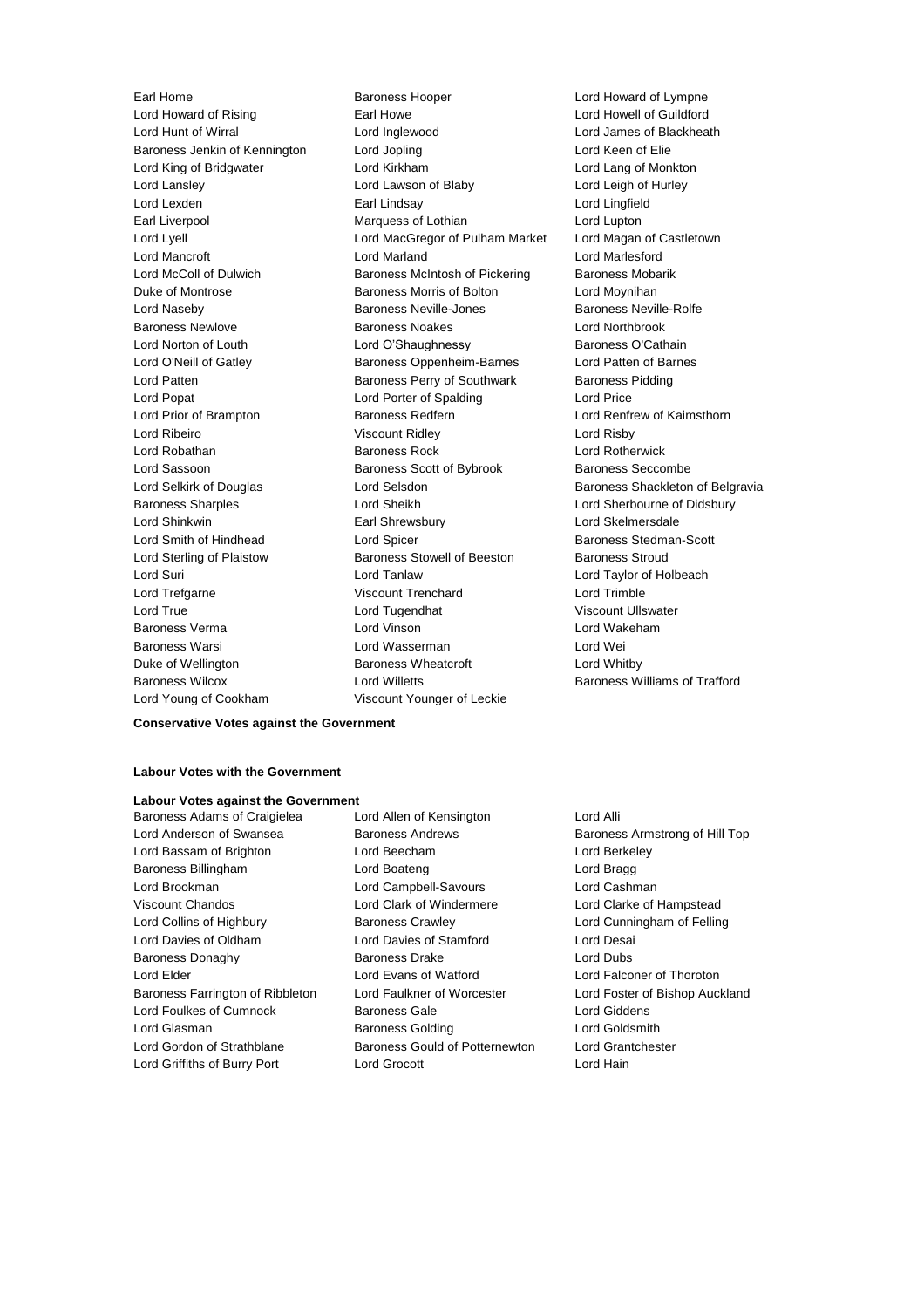Lord Hart of Chilton Lord Haskel Lord Haworth Baroness Hayter of Kentish Town Baroness Healy of Primrose Hill Baroness Henig Lord Hollick Baroness Hollis of Heigham Lord Howarth of Newport Baroness Howells of St Davids Lord Hoyle Lord Howle Lord Hughes of Woodside Lord Hunt of Kings Heath Lord Hunt of Chesterton Lord Irvine of Lairg Baroness Jay of Paddington Baroness Jones of Whitchurch Baroness Jowell Lord Judd **Lord Kennedy of Southwark** Baroness Kinnock of Holyhead Lord Kinnock **Lord Kirkhill** Lord Kirkhill Lord Knight of Weymouth Baroness Lawrence of Clarendon Lord Layard Lord Lea of Crondall Lord Leitch **Baroness Liddell of Coatdyke** Lord Liddle Lord Lipsey Baroness Lister of Burtersett Lord Livermore Lord MacKenzie of Culkein Baroness Mallalieu Lord Maxton Lord McConnell of Glenscorrodale Baroness McDonagh Lord McFall of Alcluith Lord Mitchell Lord Morris of Aberavon Lord Morris of Handsworth Baroness Morris of Yardley **Lord Murphy of Torfaen** Baroness Nye Lord O'Neill of Clackmannan Lord Patel of Bradford Lord Pendry Lord Plant of Highfield **Lord Ponsonby of Shulbrede** Baroness Prosser Lord Puttnam Baroness Quin Lord Radice Baroness Ramsay of Cartvale Lord Rea **Baroness Rebuck** Lord Reid of Cardowan Lord Richard Lord Robertson of Port Ellen Lord Rooker Lord Rosser Lord Rowlands Baroness Royall of Blaisdon Lord Sawyer **Baroness Sherlock** Baroness Sherlock Viscount Simon Baroness Smith of Basildon Lord Snape Lord Stevenson of Balmacara Lord Stone of Blackheath Baroness Symons of Vernham Dean Baroness Taylor of Bolton Lord Taylor of Blackburn Lord Temple-Morris Baroness Thornton Lord Tomlinson Lord Touhig Lord Tunnicliffe **Baroness Wall of New Barnet** Baroness Warwick of Undercliffe Lord Watson of Invergowrie Lord Watts Lord West of Spithead Baroness Wheeler **Baroness Whitaker** Baroness Whitaker **Lord Whitty** Lord Williams of Elvel Lord Wills Lord Wood of Anfield Lord Woolmer of Leeds **Baroness Worthington** Baroness Young of Old Scone Lord Young of Norwood Green

Viscount Hanworth Lord Harris of Haringey Lord Harrison

#### **Liberal Democrat Votes with the Government**

#### **Liberal Democrat Votes against the Government**

Baroness Barker **Communist Communist Communist Communist Communist Communist Communist Communist Communist Communist Communist Communist Communist Communist Communist Communist Communist Communist Communist Communist Commu** Baroness Bonham-Carter of Yarnbury Baroness Bowles of Berkhamsted Lord Bradshaw Baroness Brinton Lord Bruce of Bennachie Lord Burnett Lord Campbell of Pittenweem Lord Carlile of Berriew Lord Clement-Jones **Lord Cotter Lord Cotter Lord Cotter Lord Cotter Lord Cotter Lord Cotter Lord Cotter Lord Cotter Lord Cotter Lord Cotter Lord Cotter Lord Cotter Lord Cotter Lord Cotter Lord Cotter Lord Cotte** Baroness Falkner of Margravine Baroness Featherstone Lord Foster of Bath Lord Fox Baroness Garden of Frognal Lord Goddard of Stockport Baroness Grender **Baroness Hammed** Baroness Hamwee **Baroness Hammed** Baroness Harris of Richmond Baroness Humphreys Baroness Hussein-Ece Baroness Janke Baroness Jolly Lord Jones of Cheltenham Lord Kirkwood of Kirkhope Baroness Kramer Lord Lee of Trafford Lord Lester of Herne Hill Lord Loomba Baroness Ludford Lord Maclennan of Rogart Baroness Manzoor Lord Marks of Henley-on-Thames Lord McNally Baroness Miller of Chilthorne Domer Lord Newby **Baroness Northover** Baroness Northover Lord Oates Lord Paddick Lord Palmer of Childs Hill Baroness Parminter Lord Purvis of Tweed Baroness Randerson Lord Redesdale Lord Rennard Lord Roberts of Llandudno

Lord Addington **Lord Allan of Hallam** Baroness Bakewell of Hardington **Mandeville**